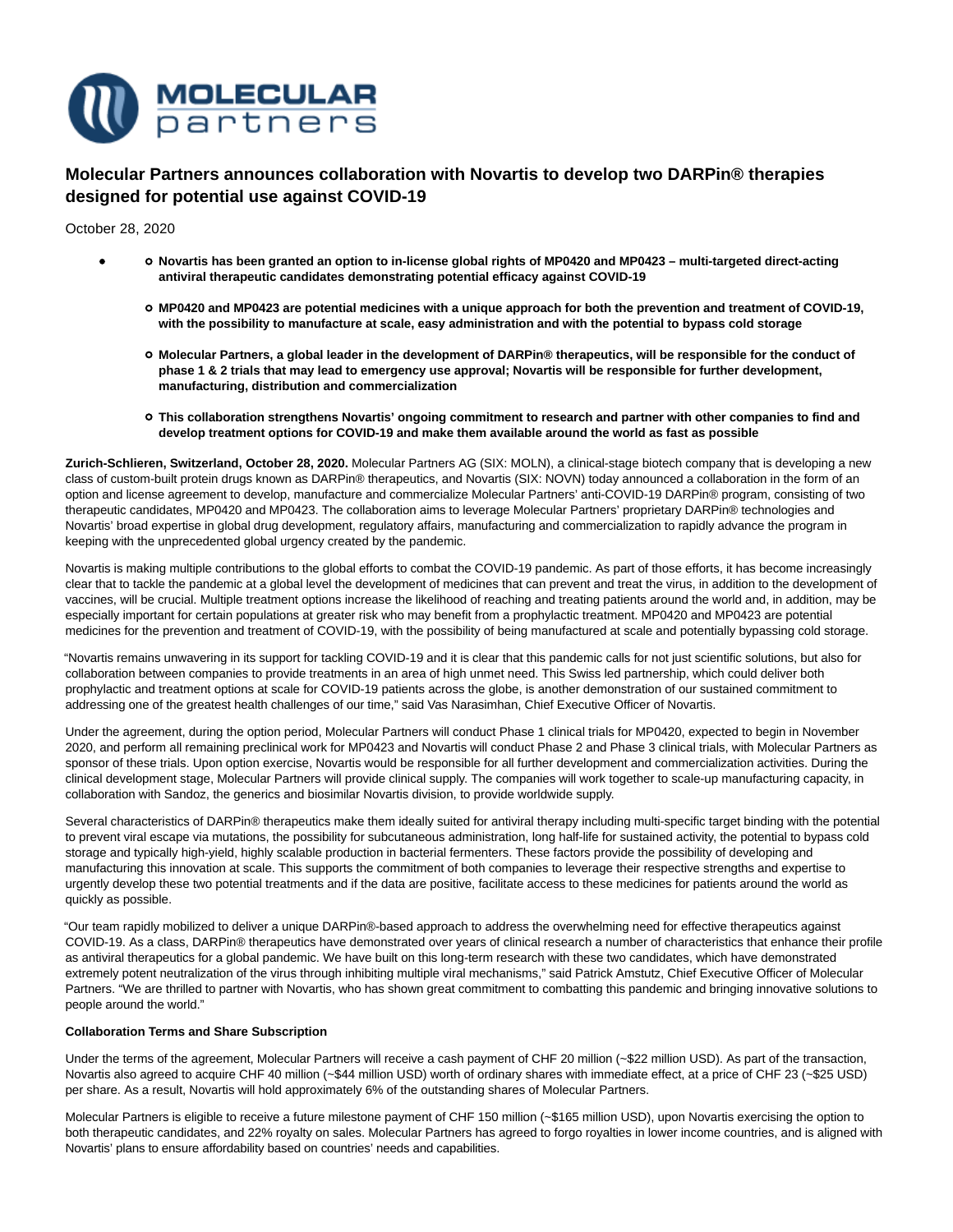## **About Molecular Partners' anti-COVID-19 program**

Molecular Partners has developed a series of tri-specific antiviral DARPin® candidates with strong binding and neutralizing potency targeting multiple epitopes on the SARS-CoV-2 spike protein that are crucial for infection. The source of these constructs is a pool of hundreds of mono-DARPin® binders which individually bind and inhibit the virus with high potency. The construction of multi-specific candidates from monospecific proteins is the foundation of Molecular Partners' drug discovery engine and has yielded multiple clinical candidates in other indications.

These building blocks are designed to target different sites on the virus for multiple concurrent effects. These include blocking viral binding to the human ACE2 receptor (Receptor Binder Domain or RBD), the primary docking mechanism to host cells, as well as allosteric inhibition or "molecular handcuffing", of the spike protein, preventing the conformational change it undergoes prior to injection of viral RNA into the human cell.

The formatting as tri-specific candidates is designed for cooperative binding, extremely high potencies and prevention of viral escape via mutations. The candidates are formatted with a half-life enhanced DARPin® domain that binds to human serum albumin (HSA) to support long-acting activity. All DARPin® candidates are constructed to benefit from high-yield and low-cost microbial manufacturing. Molecular Partners is investigating whether the high thermal stability of DARPin® molecules can be used to overcome cold-chain requirements.

The ability of DARPin® products to be produced in E.coli-based biofermentation is a major advantage over antibodies, which often require substantial manufacturing process optimization and protein modification, significantly increasing cost and complexity. By contrast, DARPin® molecules are much smaller molecules that do not require glycosylation or extensive post-translational modification by producer cells, making simple, highly scalable bacterial fermentation feasible.

Molecular Partners is collaborating with AGC Biologics and Baccinex to support development of its anti-COVID-19 program, and has reached an agreement with the Swiss Government regarding rights to purchase up to 3.2 million doses of MP0420, if it is approved in Switzerland.

## **About DARPin® therapeutics**

DARPin® therapeutics are a new class of custom-built protein therapeutics based on natural binding proteins that open a new dimension of multifunctionality and multi-target specificity in drug design. A single DARPin® candidate can engage more than five targets, and its flexible architecture and small size offer benefits over conventional monoclonal antibodies or other currently available protein therapeutics. DARPin® therapeutics have been clinically validated through to the registrational stage. The DARPin® platform is a fast and cost-effective drug discovery engine, producing drug candidates with optimized properties for development and very high production yields. DARPin® is a registered trademark owned by Molecular Partners AG.

#### **About Molecular Partners AG**

Molecular Partners AG is a clinical-stage biotech company developing a new class of custom-built protein drugs known as DARPin® therapeutics, designed to address challenges current modalities cannot. The company has compounds in various stages of clinical and preclinical development with a focus on oncology. Molecular Partners has formed partnerships with leading pharmaceutical companies to advance DARPin® therapeutics across multiple therapeutic areas. For more information regarding Molecular Partners AG visi[t www.molecularpartners.com o](https://www.molecularpartners.com/)r follow the company on Twitter @MolecularPrtnrs.

#### **About Novartis**

Novartis is reimagining medicine to improve and extend people's lives. As a leading global medicines company, we use innovative science and digital technologies to create transformative treatments in areas of great medical need. In our quest to find new medicines, we consistently rank among the world's top companies investing in research and development. Novartis medicines reach nearly 800 million people globally and we are finding innovative ways to expand access to our latest treatments. About 109,000 people of more than 140 nationalities work at Novartis around the world. Find out more at [https://www.novartis.com.](https://www.novartis.com/)

#### **For further details, please contact:**

Seth Lewis, SVP IR, Comms, & Strategy [seth.lewis@molecularpartners.com](mailto:seth.lewis@molecularpartners.com) Tel: +1 781 420 2361

Stefan Riley, U.S. Media [stefan@tenbridgecommunications.com](mailto:stefan@tenbridgecommunications.com) Tel: +1 617 461 2442

Thomas Schneckenburger, IR & European Media [thomas.schneckenburger@molecularpartners.com](mailto:thomas.schneckenburger@molecularpartners.com) Tel: +41 79 407 9952